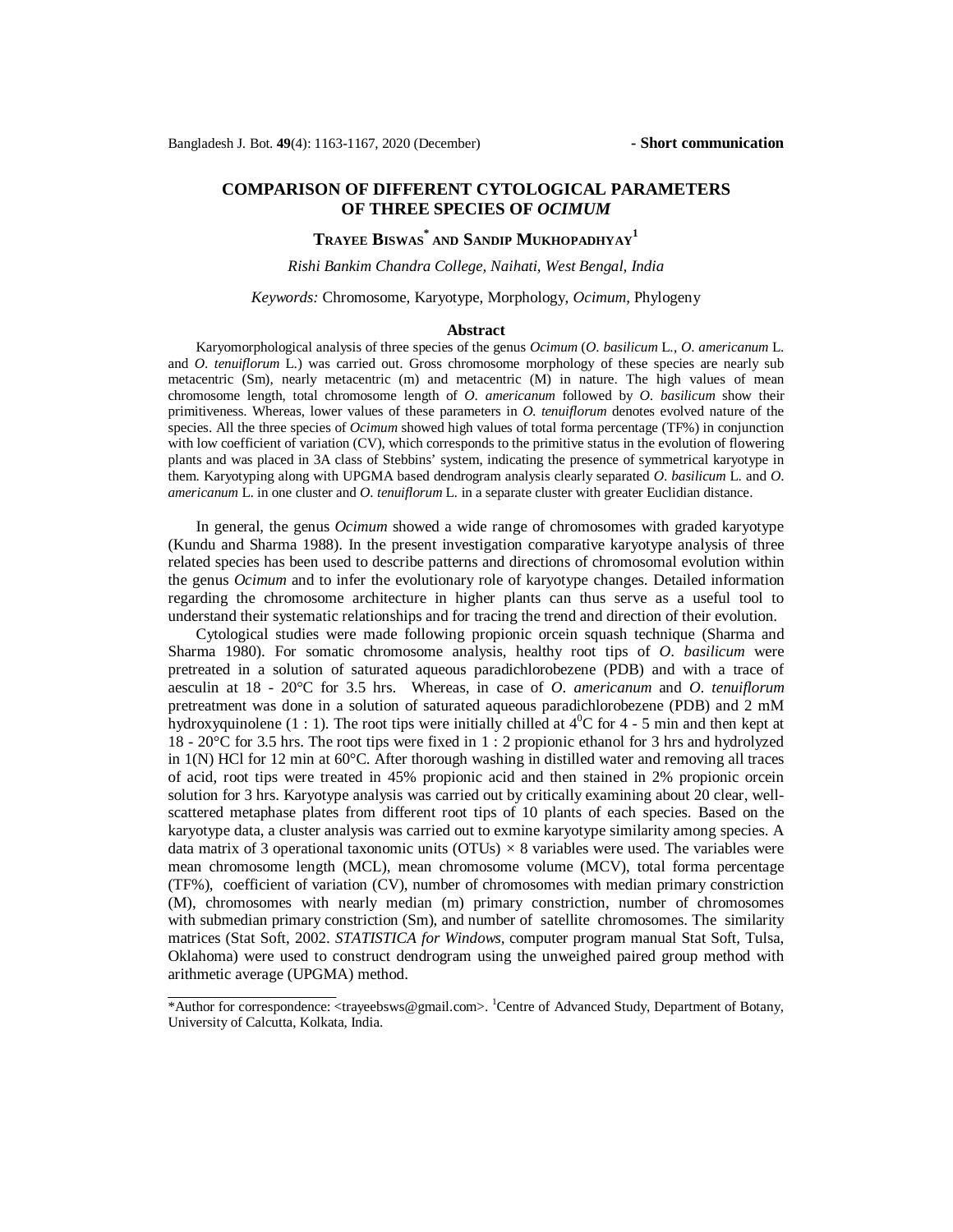The present cytological investigation on chromosome number determination and karyotype analysis of three species of *Ocimum* revealed different chromosome numbers as *O. tenuiflorum, O. basilicum* and *O. americanum* with  $2n = 32$ , 48 and 72, respectively (Fig. 1) The chromosome number of these species clearly indicated different ploidy status though the basic numbers were



Fig. 1.Photographs of somatic cells at metaphase, drawing of the same stage and karyograms of different species of *Ocimum* (bar = 5.0 μm). a - c *O. basilicum*, d - f *O. americanum*, g - i. *O. tenuiflorum*.

different (Singh and Sharma 1982, Bir and Sagoo 1985). *O. tenuiflorum* with 2n = 32 chromosomes, were tetraploids as the basic number was x = 8. Similarly, *O. basilicum* and *O. americanum* were tetraploids and hexaploids, respectively with respect to their basic chromosome number  $x = 12$  (Table 1). The general chromosome morphology studied in these species differed, though the karyotype was graded or symmetrical. The chromosomes were distinctly smaller in size (0.7 - 1.04 µm) in *O. tenuiflorum* as compared to the other two species where chromosomes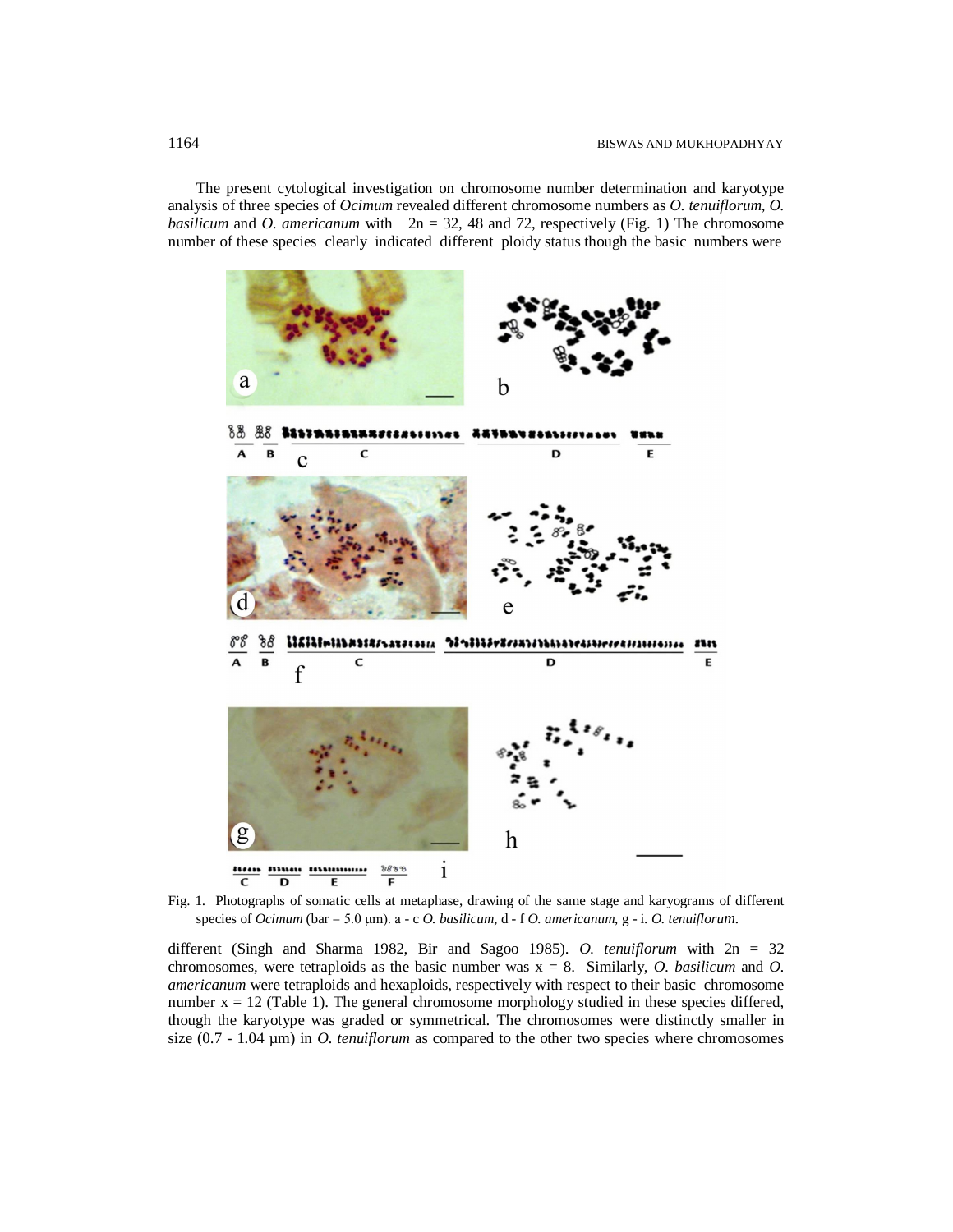were little larger  $(1.08 - 2.08 \,\mu\text{m})$ . In several species of angiosperms, a reduction in chromosome size has often been recorded along with polyploidy. Such fact was correlated with differential condensation, differential polynemy and other factors (Sharma 1970).

| Cytological                                    | Plant material    |                         |                         |          |
|------------------------------------------------|-------------------|-------------------------|-------------------------|----------|
| parameters                                     | O. tenuiflorum    | O. basilicum            | O. americanum           | F value* |
| Somatic chromosome number                      | $2n = 32$         | $2n = 48$               | $2n = 72$               |          |
| Chromosome pair with<br>secondary constriction | $\overline{2}$    | $\overline{c}$          | $\overline{2}$          |          |
| Range of chromosome<br>length $(\mu m)$        | $0.70 - 1.04$     | $1.08 - 2.08$           | $0.58 - 2.00$           |          |
| Range of centromeric index<br>$(i$ - value)    | $31.58 - 50.0$    | $25.0 - 50.0$           | $25.25 - 50.0$          |          |
| Total chromosome<br>length $(TCL)$ ( $\mu$ m)  | 25.520            | 76.240                  | 116.208                 | 106.32   |
| Mean chromosome<br>length $(MCL)$ ( $\mu$ m)   | $0.798 \pm 0.017$ | $1.589 + 0.049$         | $1.614 \pm 0.030$       | 26.10    |
| Total chromosome<br>volume (TCV) $(\mu m^3)$   | 14.302            | 107.232                 | 179.251                 |          |
| Mean chromosome<br>volume (MCV) $(\mu m^3)$    | $0.447 + 0.013$   | $2.234 + 0.220$         | $2.489 + 0.180$         |          |
| Total Forma percentage<br>$(TF\% )$            | 41.193            | 42.058                  | 40.060                  |          |
| Coefficient of variation (CV)                  | 13.904            | 21.219                  | 17.640                  |          |
| Karyotype formula                              | $C_8D_6E_{14}F_4$ | $A_2B_2C_{22}D_{18}E_4$ | $A_2B_2C_{24}D_{40}E_4$ |          |
| Degree of asymmetry<br>(Stebbins 1971)         | 3A                | 3A                      | 3A                      |          |

**Table 1. Comparison of different cytological parameters of three species of** *Ocimum.*

 $*_p \leq 0.05$ . Means were compared by one-way ANOVA of fixed effect and on the basis of analysis, it can be said that above F values are higher than the critical F value at the 5% level of significance.

However, the similar chromosome size among diploids and polyploids were also reported (Sharma 1974). The similarity in chromosome size and gross morphology between *O. basilicum* and *O. americanum* might have been due to the similar condensation index of chromosomes. All these species revealed graded karyotype with medium to short chromosome which may suggest their advance nature (Fig. 1) (Mukhopadhyay and Sharma 1987, Lahiri *et al.* 2009, 2010, Ray *et al.* 2009). So far as the chromosome's types were concerned *O. tenuiflorum* exhibited a complete different set of combination of chromosomes types in comparison to the other two species. *O. basilicum* and *O. americanum* revealing similar types and almost mere numbers of different chromosomes. In *O. tenuiflorum* the metacentric chromosomes were predominant  $(E_{14})$  than median and sub median chromosomes. Moreover, a separate type of nucleolar chromosomes was observed in this species. On the other hand, both median and sub median chromosomes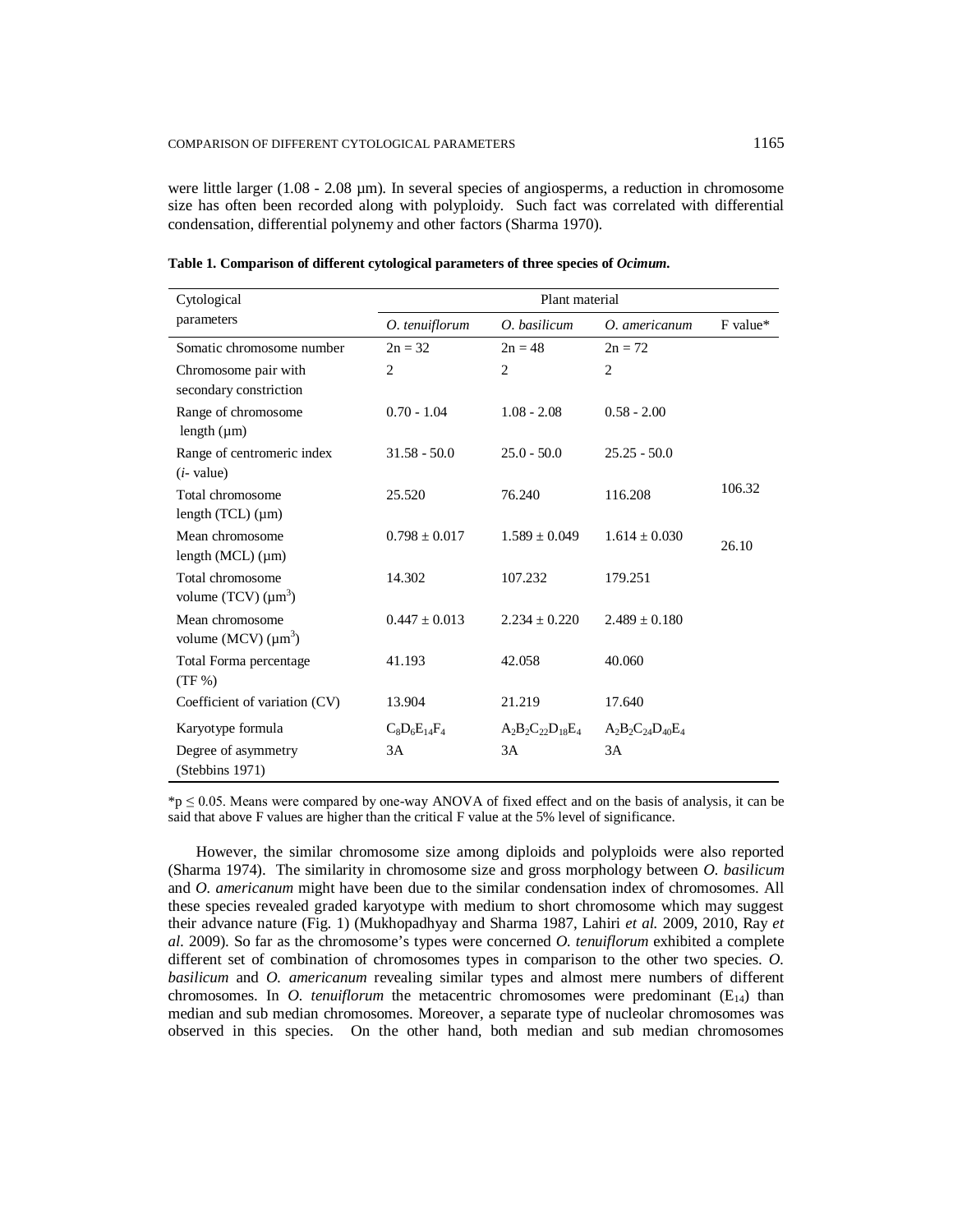constituted the majority of the total chromosome complement than metacentric chromosomes in both *O. basilicum* and *O. americanum* In *O. basilicum* and *O. americanum* the nucleolar chromosomes were of two different types  $(A_2B_2)$  (Fig. 1). All these facts clearly suggested the involvement of minute structural alterations of chromosomes in the karyotype evolution of this species (Mukhopadhyay and Sharma 1984, Lahiri *et al.* 2010, Mukhopadhyay and Ray 2013). The range of centromeric index shows similarity between *O. basilicum* and *O. americanum* with a clear difference from *O. tenuiflorum*. The total chromosome length and total chromosome volume differed remarkably among three species. Similar results were also observed in mean chromosome length and volume, however, values of total forma percentage (TF %) revealed similarity among these three species of *Ocimum*. The high values of mean chromosome length, total chromosome length of *O*. *americanum* followed by *O*. *basilicum* show their primitiveness. Whereas lower values of these parameters in *O*. *tenuiflorum* denotes their higher evolutionary status than other two. All three species of *Ocimum* studied showed high values of total forma percentage (TF%, 40.06 - 42.058) in conjunction with low coefficient of variation (CV, 13.904 - 21.219), which corresponds to the primitive status in the evolution of flowering plants and were placed in 3A class of Stebbins' system, indicating the presence of symmetrical karyotype in them. Variation in karyotype details revealed phylogenetic relationship and affinities of three different species. UPGMA based dendrogram analysis clearly separated *O*. *basilicum* and *O*. *americanum* in one cluster and *O*. *tenuiflorum* in a separate cluster with greater Euclidian distance. Several other investigations using molecular marker, nuclear DNA values and chromosome morphology revealed the existence of more infra generic groups within this genus. The section *Ocimum* was divided into two separate clades; the genotypes belonging to *O. basilicum* clade were tetraploids, while varieties belonging to *O. americanum* clades were hexaploids. *O. tenuiflorum* belonging to a separate clade represented the most divergent species as far as the genetic distance was concerned. This group adds the smallest genome size organized in a few small chromosomes. The differences in genome size and chromosome numbers among *Ocimum* species suggested evolution of genomes might have been responsible due to sequence deletion or amplification, chromosome rearrangement and polyploidization as well (Carović-Stanko *et al*. 2006, 2010).

#### **Acknowledgements**

 Financial assistance to the first author (TB) in the form of JRF and SRF (NET) (F. No. 09/028(0639)/2004-EMR-1) from the CSIR, New Delhi is gratefully acknowledged.

#### **References**

- Bir SS and Saggoo MIS 1985. Cytological studies on members of family Labiatae from Kodaikkanal and adjoining areas (South India). Plant Sci. **94**(46): 619-626.
- Carović-Stanko K, Liber Z, Besendorfer V, Javornik B, Bohanec B, Kolak I and Satovic Z 2010. Genetic relations among basil taxa (*Ocimum* L.) based on molecular markers, nuclear DNA content, and chromosome number. Plant Syst. Evol. **285**: 13-22.
- Carović-Stanko K, Liber Z, Javornik B, Kolak I and Satovic Z 2006. Genetic relationships within basil (*Ocimum*) as revealed by RAPD and AFLP markers. Acta Hort. **760**: 171-178.
- Lahiri K, Mukhopadhyay MJ and Mukhopadhyay S 2009. Study of somatic chromosomes, estimation of 4C and 2C nuclear DNA content and RAPD analysis of two varieties of *Mucuna pruriens* L. Pers. Cytol. Genet. **14**: 193-198.
- Lahiri K, Mukhopadhyay MJ and Mukhopadhyay S 2010. Karyotype analysis and *in situ* 4C nuclear DNA quantification in two varieties of *Mucuna pruriens* L. J. Trop. Med. Plants **11**: 219-225.
- Mukhopadhyay S and Sharma AK 1984. Study of DNA content in the different species of *Calathea* at the interspecific level. Pers. Cytol. Genet. **4**: 43-46.
- Mukhopadhyay S and Sharma AK 1987. Karyomorphological analysis of different species and varieties of *Calathea*, *Maranta* and *Stromanthe* of Marantaceae. Cytologia **52**: 821-831.